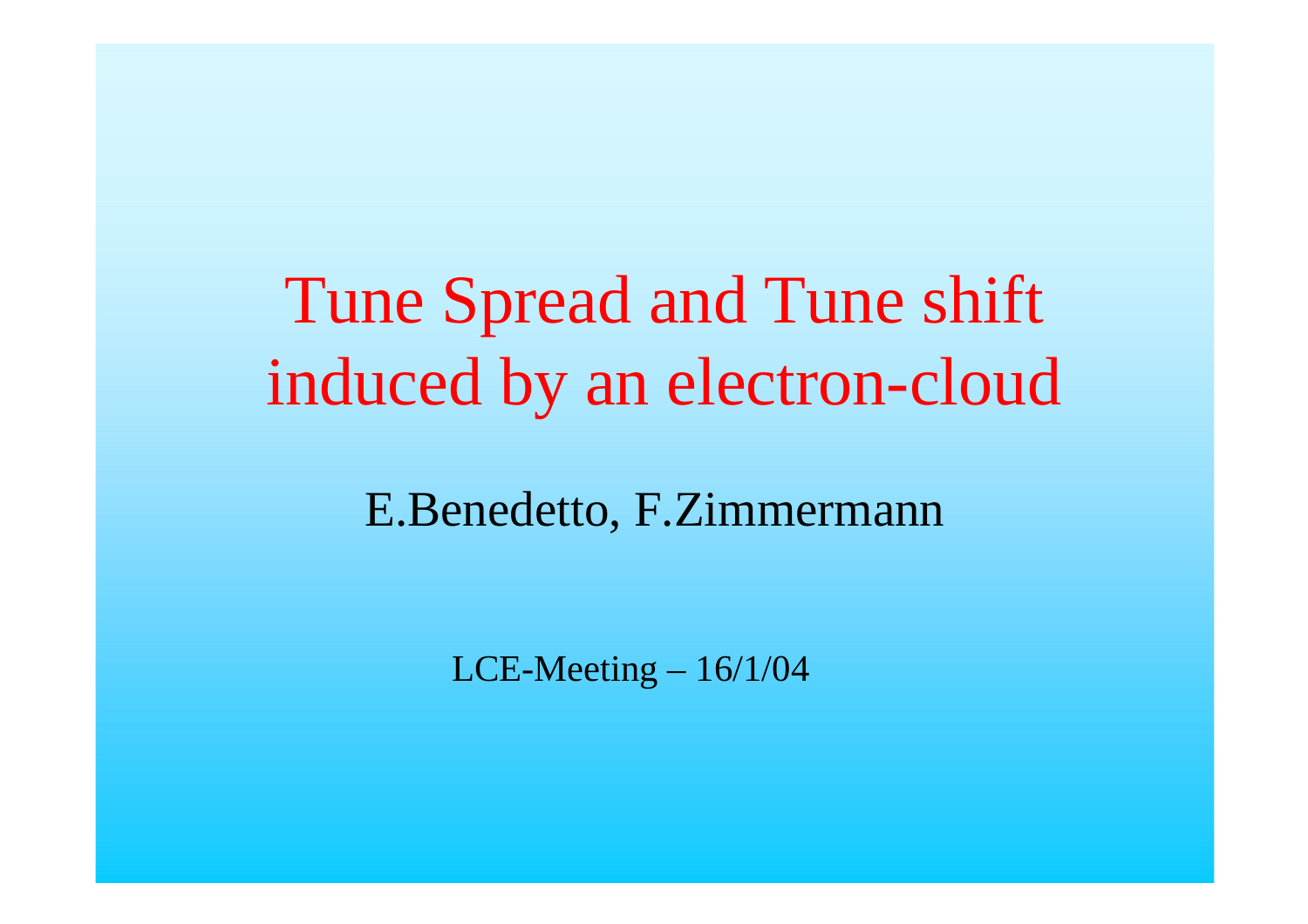### Analytical results (1)

• Equation of motion of an electron in the bunch potential (Hp. linear force)

- Evolution of the electron density during the bunch passage  $(\rightarrow$ via Liouville Theorem)
- Tune shift experienced by the protons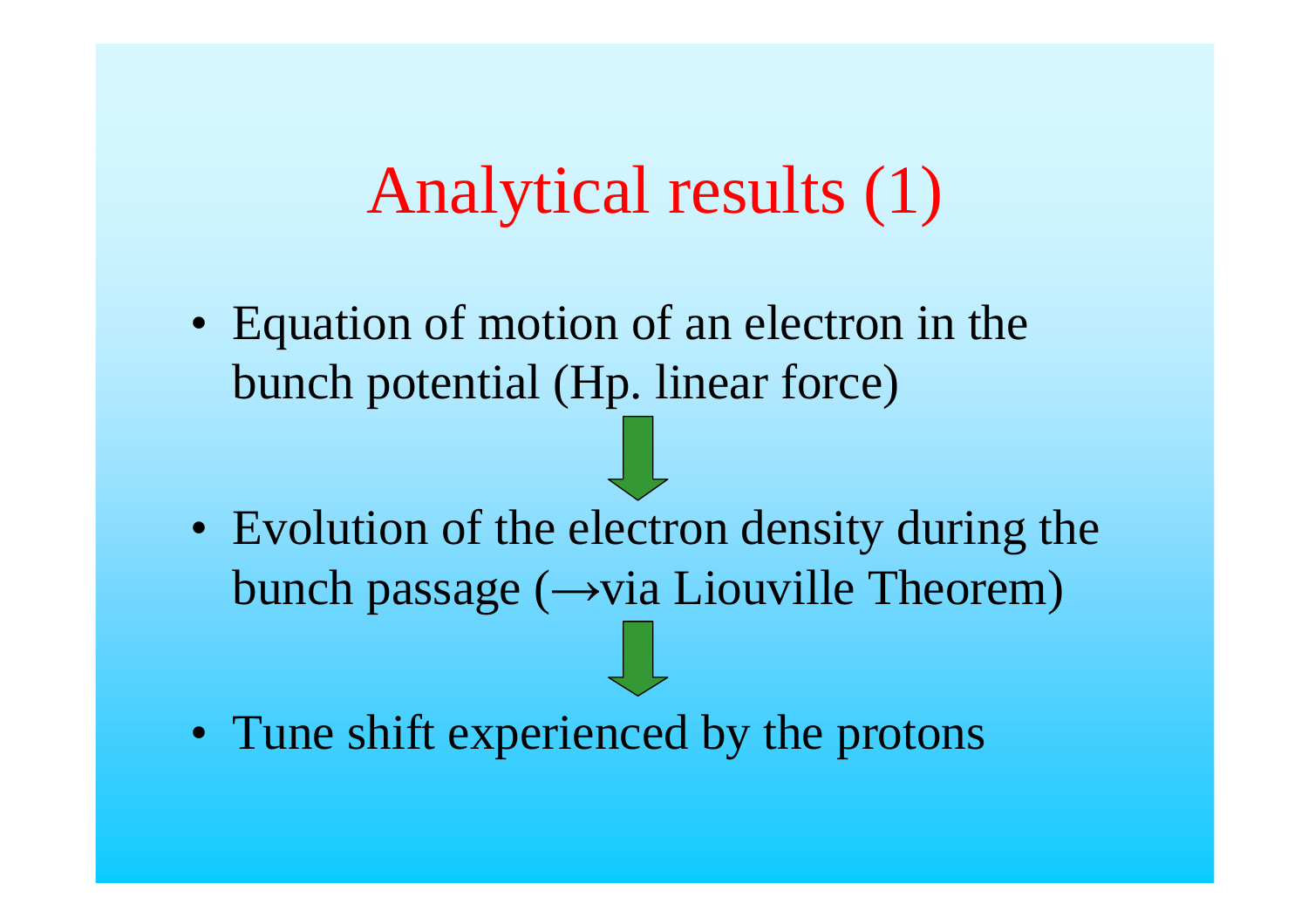## Analytical results (2)

- Different longitudinal bunch distribution:
	- $\triangleright$  Uniform profile
	- Gaussian distribution
	- $\triangleright$  'Sacherer' distribution  $\rightarrow \sim (1-z^2)$  $)^2$
- Initially Gaussian electron distribution  $\rightarrow$   $(\sigma_{0}^{},\sigma_{0}^{})$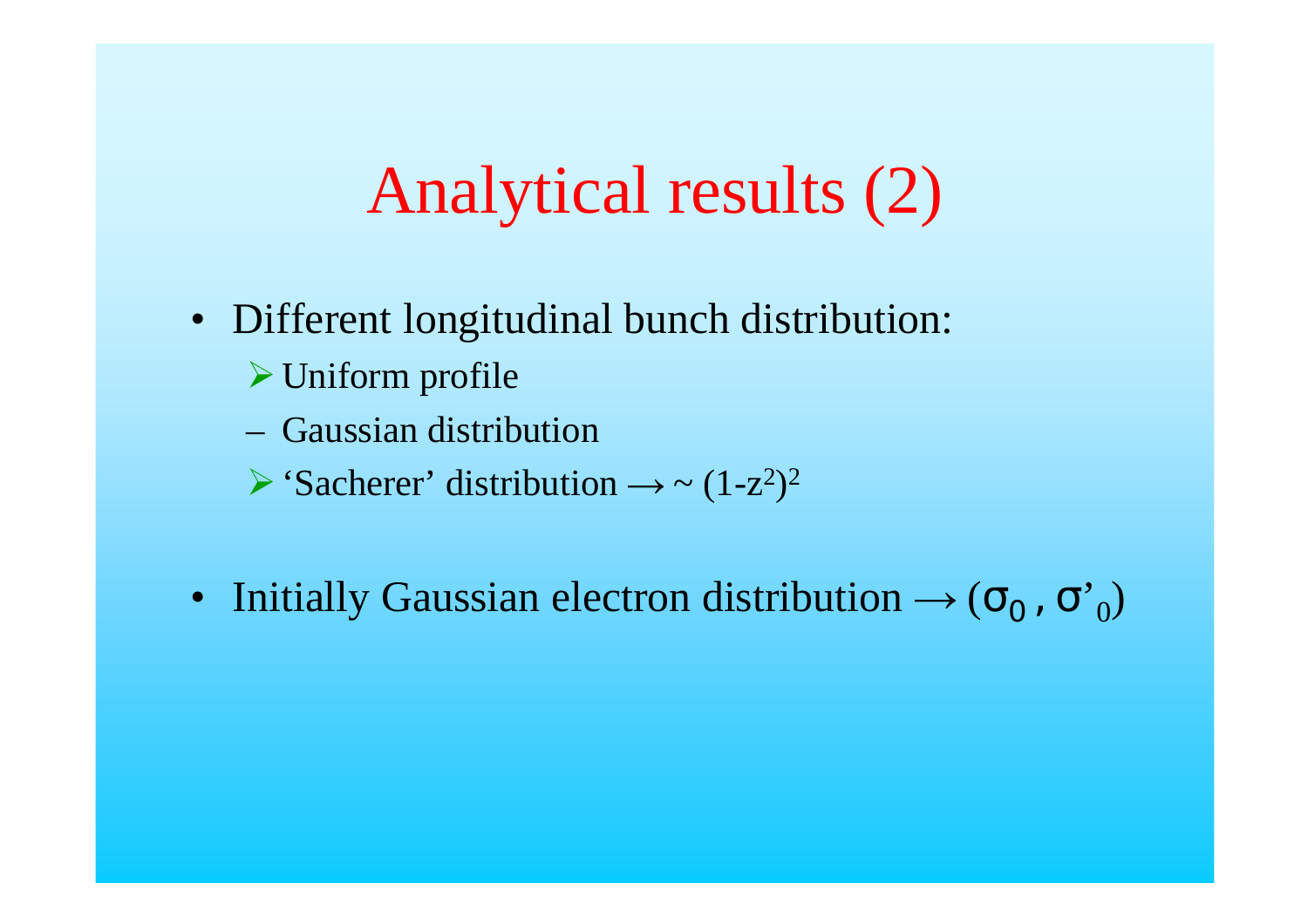#### Equation of motion of an electron in the bunch potential (1)

• Bunch distribution:

$$
\rho_b(r,z) = \frac{e\lambda_b(z)}{2\pi\sigma_r^2} e^{-\frac{r^2}{2\sigma_r^2}},
$$

• Field ( $\rightarrow$  from Gauss theorem)

$$
E(r,z) = \frac{e\lambda_b(z)}{2\pi\varepsilon_0r} \left[1 - e^{-\frac{r^2}{2\sigma_r^2}}\right]
$$

• Equation of motion:

$$
m_e \frac{d^2 r}{dt^2} = -eE(r,z) + \frac{l^2}{m_e r^3} = -\frac{e^2 \lambda_b(z)}{2 \pi \varepsilon_0 r} \left[ 1 - e^{-\frac{r^2}{2 \sigma_r^2}} \right] + \frac{l^2}{m_e r^3} \; ,
$$

• Derivative with respect to **z = c t**:

$$
r''\equiv \frac{d^2r}{dz^2}=\frac{1}{c^2}\frac{d^2r}{dt^2}
$$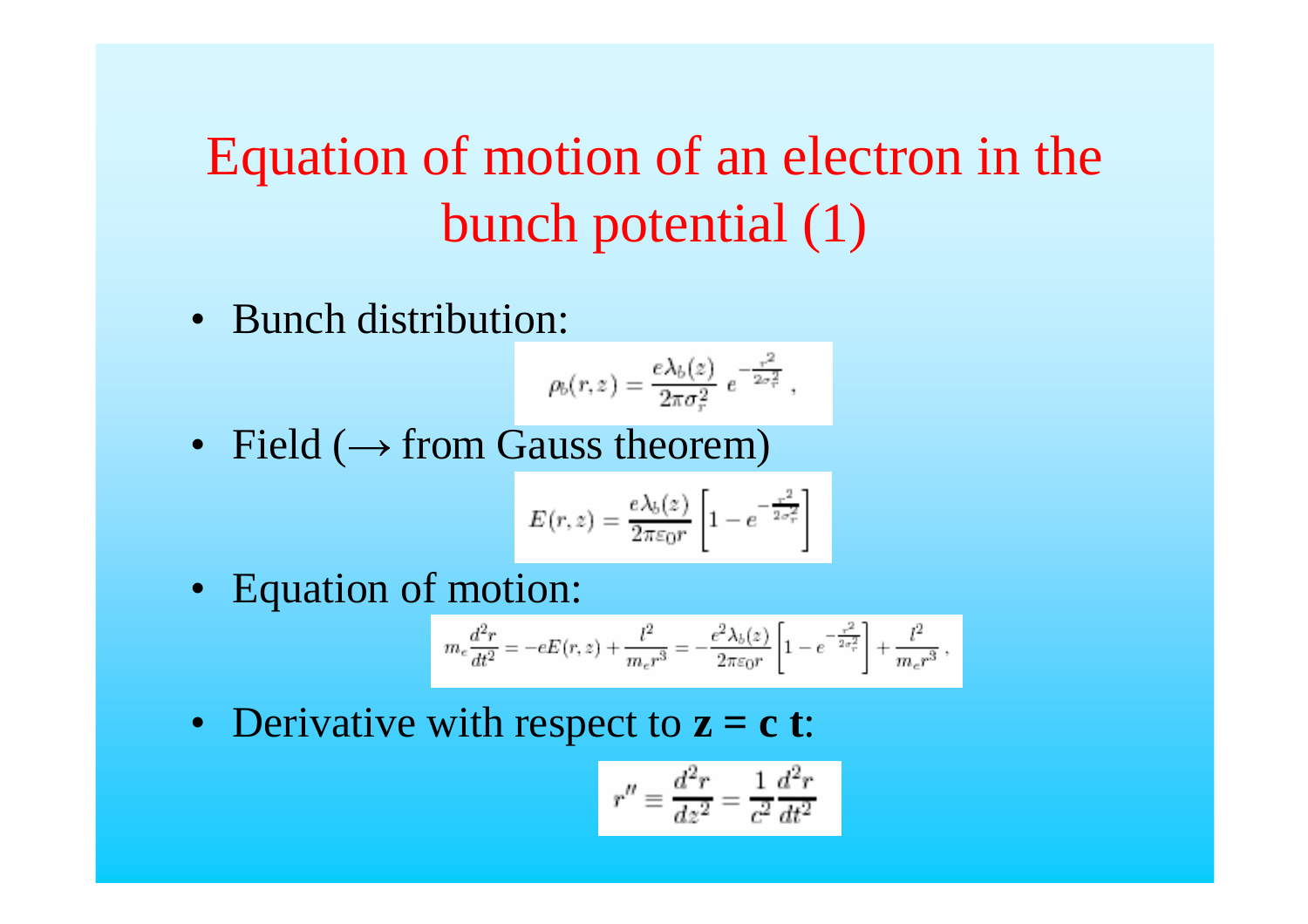#### Equation of motion of an electron in the bunch potential (2)

• x-component of the eq. of motion:

$$
x'' = -\frac{2r_e\lambda_b(z)x}{r^2} \left[1 - e^{-\frac{r^2}{2r_r^2}}\right]
$$

• Approximation of linear force (for  $\mathbf{r} \ll \sigma_{\mathbf{r}}$ ):

$$
x'' + \omega_e^2(z)x = 0 \qquad \qquad \omega_e^2(z) = \frac{\lambda_b(z)r_e}{\sigma_r^2}
$$

• For a longitudinally uniform bunch  $(\lambda_e(z)=\lambda_e)$ :



$$
x = x_0 \cos(\omega_e z) + x_0' \frac{1}{\omega_e} \sin(\omega_e z)
$$
  

$$
x' = -x_0 \omega_e \sin(\omega_e z) + x_0' \cos(\omega_e z)
$$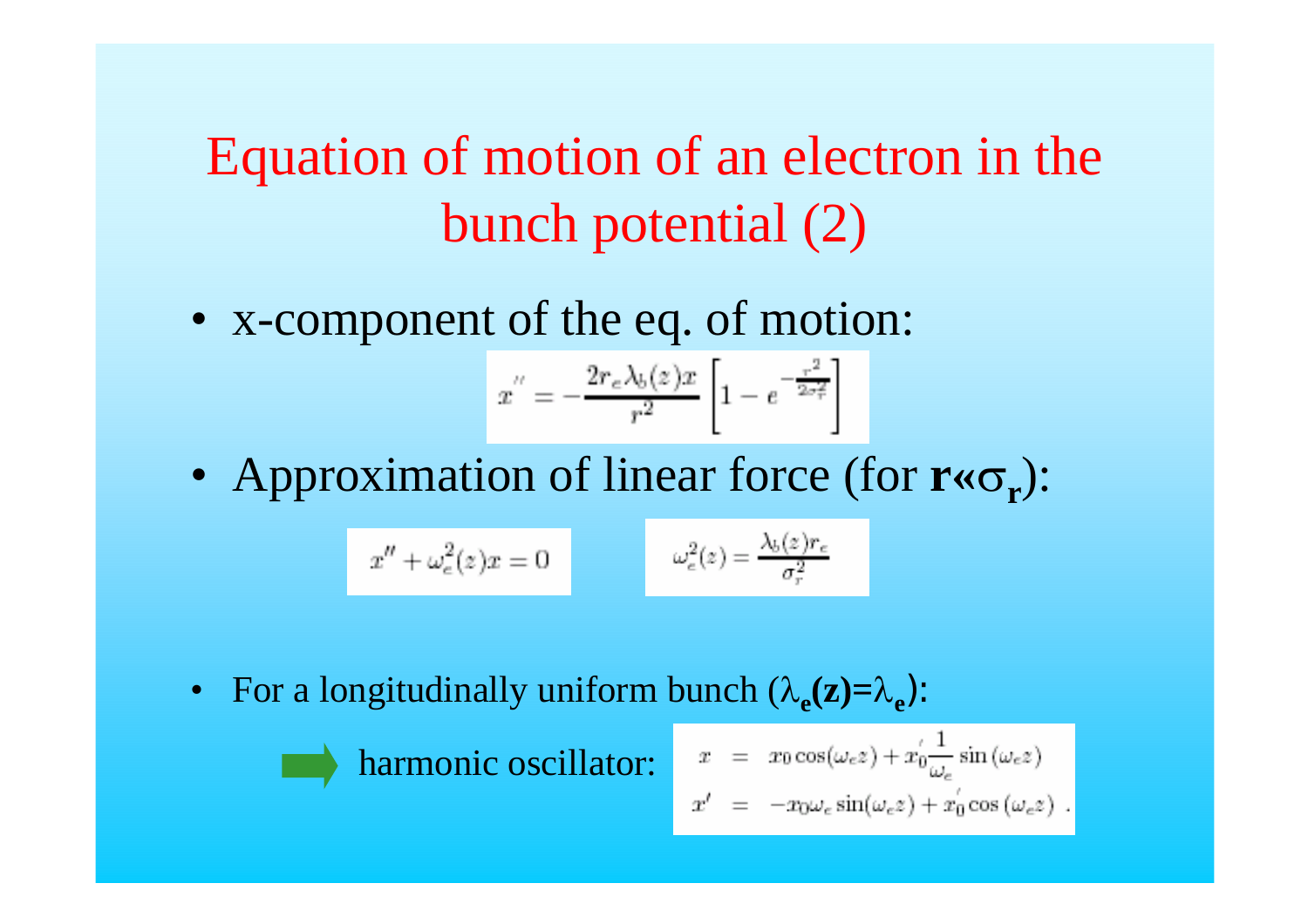# Electron density distribution

- In the **linear force approximation** the 2 planes are uncoupled  $\rightarrow$  factorization of the density in the phase space  $\rho(x, x', y, y', z) = \rho_x(x, x', z) \rho_y(y, y', z)$ .
- Liouville Theorem + Hp. initially Gaussian Distribution  $\rho_x(x,x',z) = \rho_x(x_0,x_0',0) = \frac{\sqrt{\lambda_e}}{2\pi\sigma_0\sigma_0'}\ e^{-\frac{x_0^2}{2\sigma_0^2}}\ e^{-\frac{x_0'^2}{2\sigma_0'^2}}$

Where (x0, x0') are obtained by inverting the solution of the **eq. of motion**  $\rightarrow$  ( $\mathbf{x}_0$ ,  $\mathbf{x}_0$ <sup>\*</sup>) = **f** ( $\mathbf{x}, \mathbf{x}$ <sup>\*</sup>)

• The density is obtained by integrating:

$$
n_x(x,z) = \int_{-\infty}^{+\infty} dx' \rho_x(x,x',z)
$$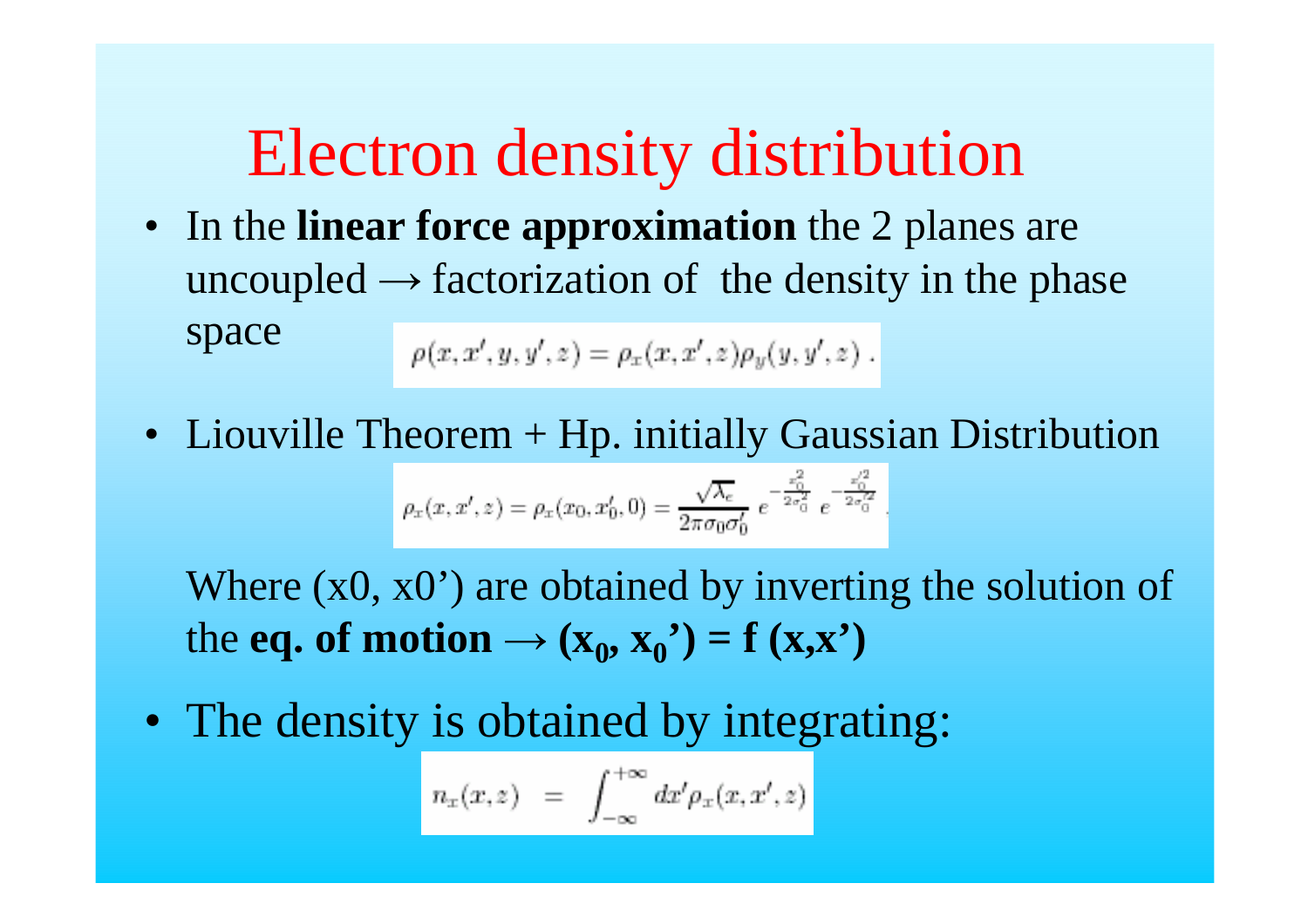### Tune shift

• The field produced by the electrons is  $(\rightarrow$  Gauss theorem):

$$
E(r,z) = \frac{-|e|\lambda(r,z)}{2\pi\epsilon_0 r}
$$

$$
\lambda(r,z) = 2\pi \int_0^r n_e(r',z)r'dr'
$$

• The tune shift experienced by the protons (as a function of **r** and **z**) is:

$$
\Delta Q_x = \frac{1}{4\pi} \oint_C ds \ \beta(s) \Delta k_x \qquad \Delta k_x = -\frac{e}{\gamma m_p c^2} \frac{\partial E_x}{\partial x}
$$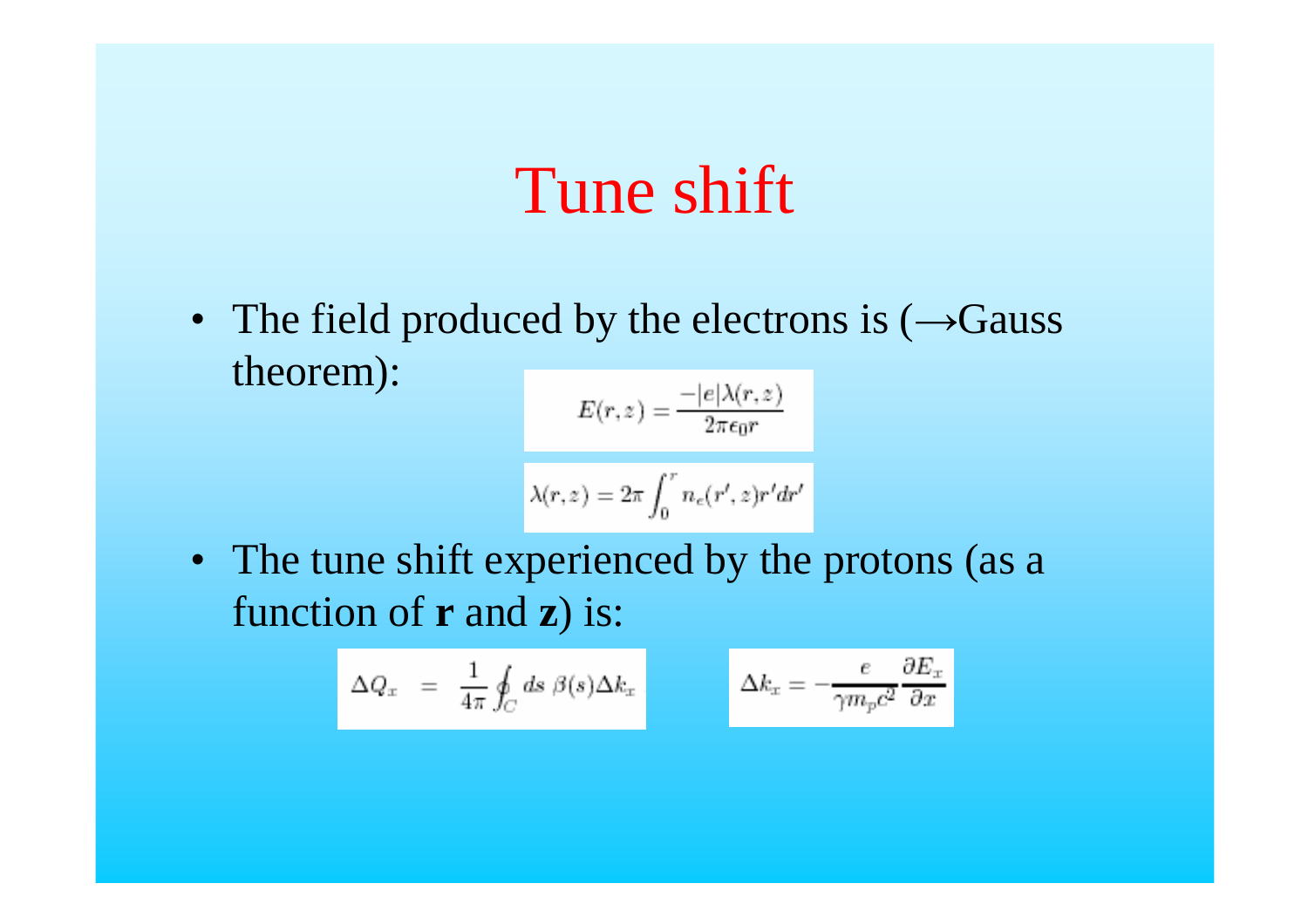### **Longitudinal Uniform Profile**

 $\begin{array}{rcl} x'' + \omega_e^2 x & = & 0 \\ \omega_e^2 & = & \frac{\overline{\lambda_b} r_e}{\sigma_e^2} \end{array}$ • eq. of motion  $\rightarrow$  harmonic oscillator:

$$
\bullet \quad (x0, x0') = f(x,x')\mathbin:
$$

$$
x_0 = x \cos(\omega_e z) - x' \frac{1}{\omega_e} \sin(\omega_e z) = Cx - \frac{S}{\omega_e} x'
$$
  

$$
x'_0 = x \omega_e \sin(\omega_e z) + x' \cos(\omega_e z) = \omega_e Sx + Cx
$$

• electron density:

$$
n(x, y, z) = n_x(x, z)n_y(y, z)
$$
  
= 
$$
\frac{\lambda_e \omega_e^2}{2\pi} \frac{e^{-\frac{\omega_e^2 \pi^2}{2(\sigma_0^2 S^2 + \omega_e^2 \sigma_0^2 C^2)}}}{\sigma_0^2 S^2 + \omega_e^2 \sigma_0^2 C^2}
$$

• tune shift:

$$
\Delta Q_x(r,z) \approx \frac{\bar{\beta}\tilde{C}\lambda_c r_p}{4\pi\gamma C^2 \sigma_0^2} \frac{1}{1 + \frac{S^2 \sigma_0'^2}{C^2 \omega_c^2 \sigma_0^2}} \left(1 - \frac{\omega_c^2 r^2}{2(C^2 \omega_c^2 \sigma_0^2 + S^2 \sigma_0'^2)}\right)
$$

• Hp.  $\sigma_0'$ <sup>'</sup> « $\sigma_0 \omega_e$ ; for  $\mathbf{r} = \mathbf{0}$ , **z**=0:

$$
\Delta Q_x(r,z) \approx \frac{\bar{\beta} \tilde{C} \lambda_e r_p}{4 \pi \gamma \sigma_0^2}
$$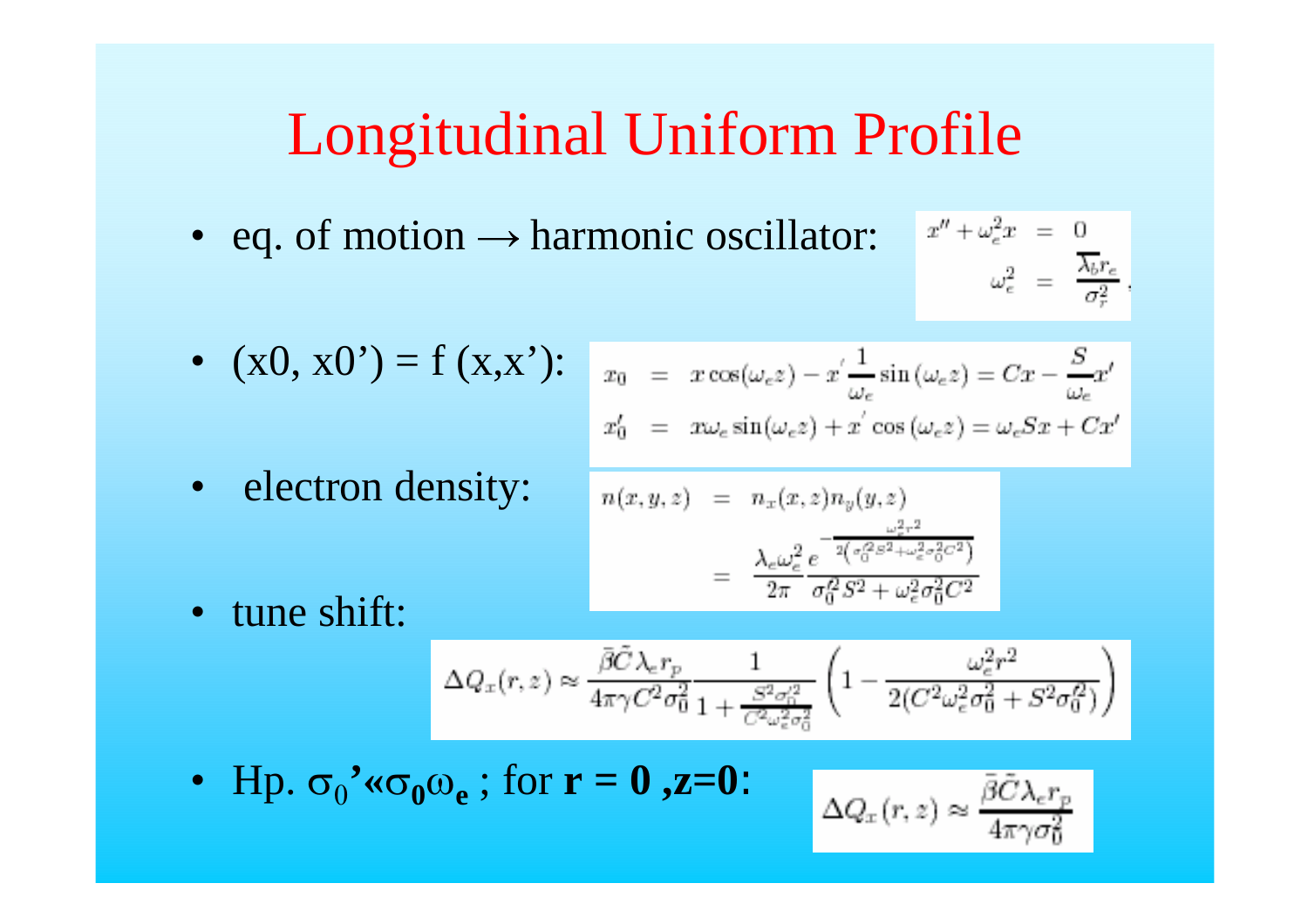#### General longitudinal distribution

• eq. of motion:  $\boldsymbol{x}^t$ 

$$
\nu + \omega_e^2(z)x = 0 \qquad \qquad \omega_e^2(z) = \frac{\lambda_b(z)r_e}{\sigma_e^2}
$$

•solution of eq. of motion in the form:

 $x(z) = A(z)e^{iS(z)}$ 

• **WKB approximation**:

$$
\left|\frac{3}{2}\frac{\omega'_e}{\omega_e}\right|, \left|\frac{\omega''_e}{\omega'_e}\right| \ll 2\omega_e
$$
\n
$$
S'(z) \approx \omega_e(z)
$$

• The general solution can also be written as:

$$
x(z) = \frac{A}{\sqrt{\omega_e(z)}} \cos [S(z)] + \frac{B}{\sqrt{\omega_e(z)}} \sin [S(z)]
$$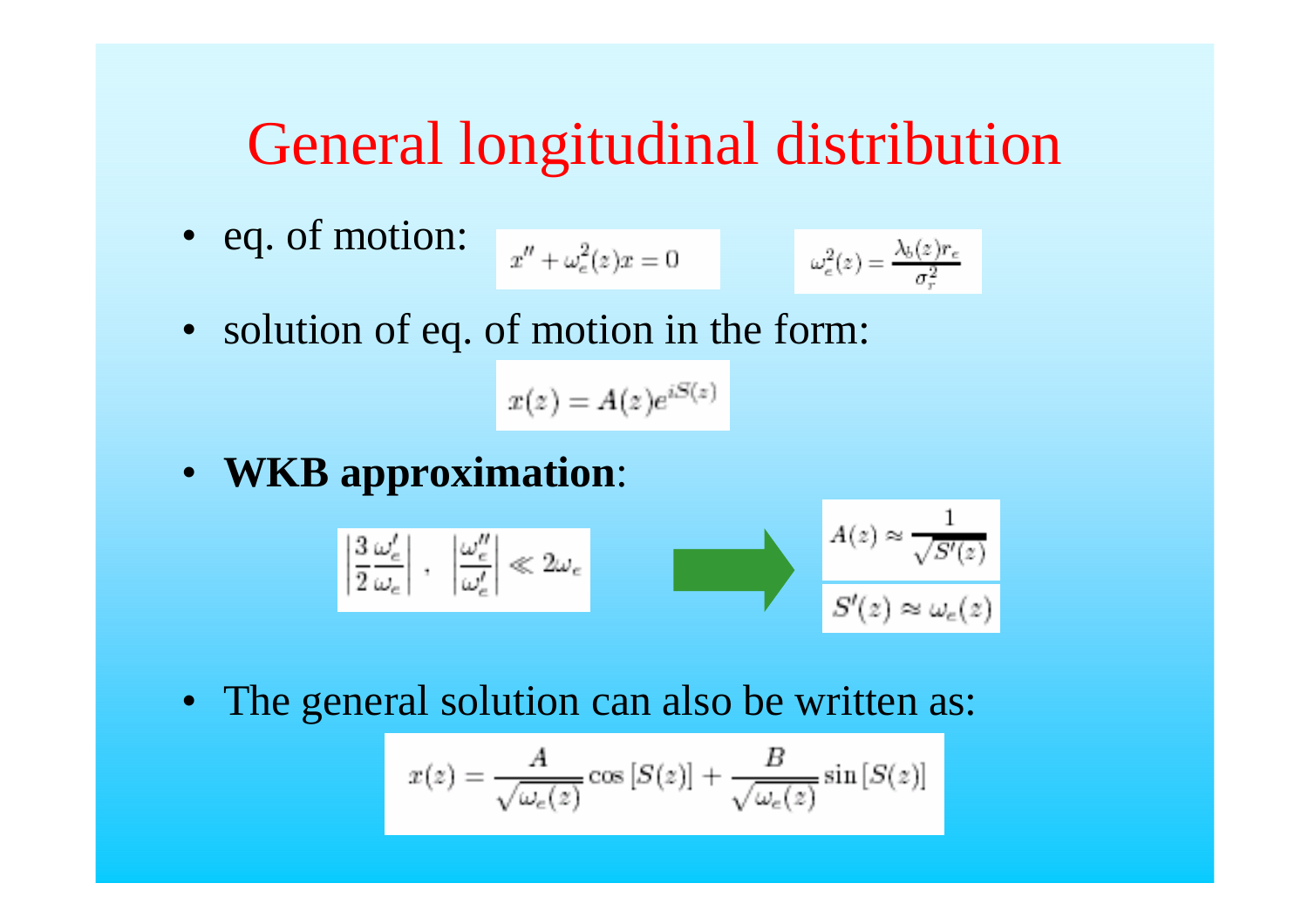#### General longitudinal distribution

• eq. of motion:

$$
x'' + \omega_e^2(z)x = 0 \qquad \omega_e^2(z) = \frac{\lambda_b(z)r_e}{\sigma_r^2}
$$

•  $(x0, x0) = f(x,x')$ :

$$
\begin{array}{rcl} x_0 & = & a(z)x + b(z)x' \\ x_0' & = & c(z)x + d(z)x' \end{array}
$$

• electron density:

$$
n(r,z)=\frac{\lambda_e}{2\pi[d(z)^2\sigma_0^2+b(z)^2\sigma_0'^2]}e^{-\frac{r^2}{2[d(z)^2\sigma_0^2+b(z)^2\sigma_0'^2]}}
$$

• tune shift:

$$
\Delta Q_x(r,z) \approx \frac{\bar{\beta} \tilde{C} \lambda_e r_p}{4 \pi \gamma \left[d(z)^2 \sigma_0^2 + b(z)^2 \sigma_0'^2\right]} \left(1 - \frac{3}{4} \frac{r^2}{\left[d(z)^2 \sigma_0^2 + b(z)^2 \sigma_0'^2\right]}\right) + O\left(\frac{r}{\sigma_0}\right)^4
$$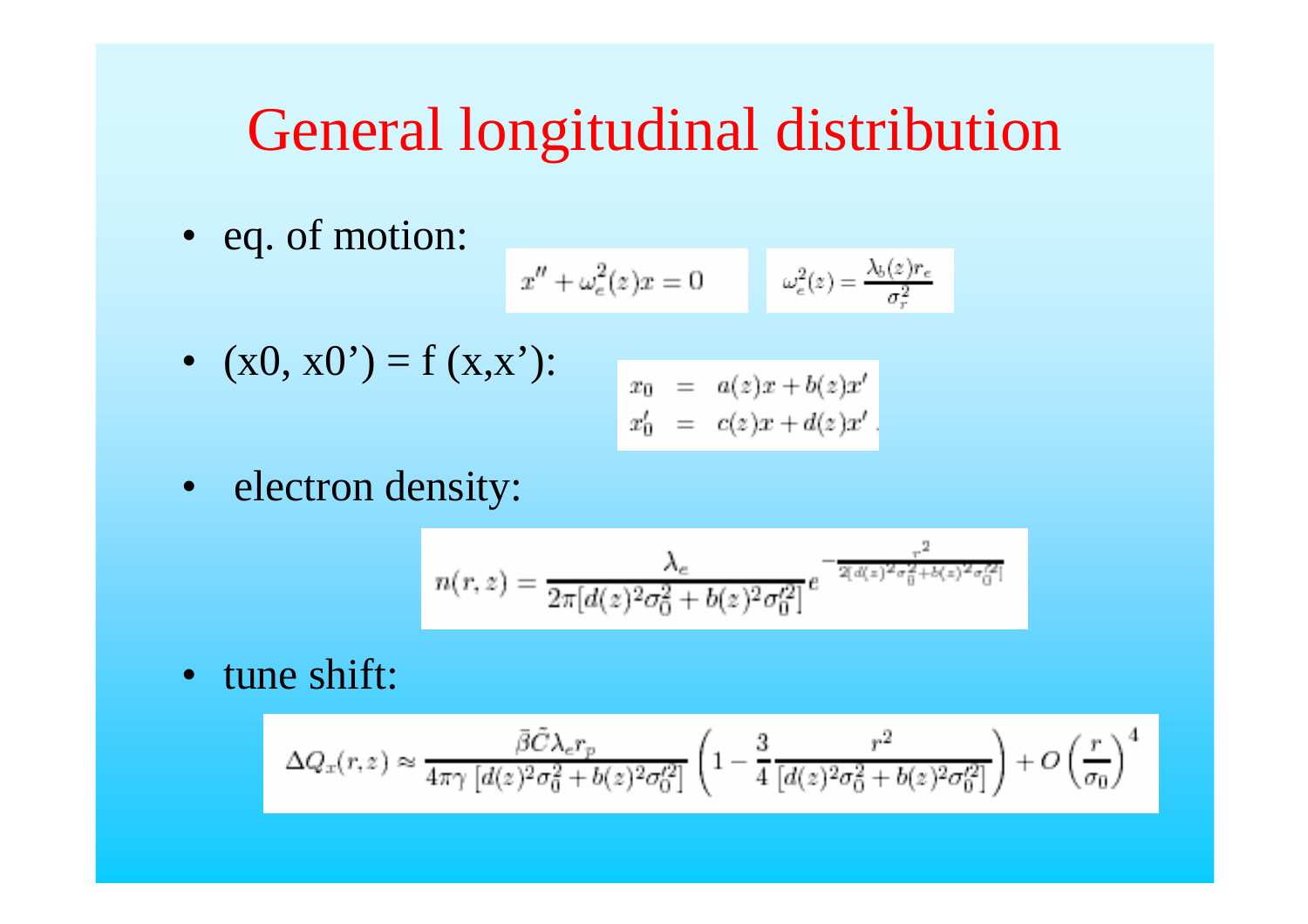#### 'Sacherer' distribution

• bunch longitudinal profile:

$$
\lambda_b(z) = \frac{15N_b}{8l_0} \left[ 1 - \left(\frac{2z}{l_0}\right)^2 \right]^2 \qquad ; \qquad z \in \left(-\frac{l_0}{2}, +\frac{l_0}{2}\right)
$$

electron density:  $\bullet$ 

$$
n(r,z) = \frac{\lambda_e \left(1 - \frac{4z^2}{l_0^2}\right)}{2\pi \left\{\cos^2\left[\theta(z)\right]\sigma_0^2 + \frac{8\sigma_e^2 l_0}{15r_e N_b}\sin^2\left[\theta(z)\right]\sigma_0'^2\right\}} e^{-\frac{r^2 \left(1 - 4z^2 l_0^2\right)}{2\left\{\cos^2\left[\theta(z)\right]\sigma_0^2 + \frac{8\sigma_e^2 l_0}{15r_e N_b}\sin^2\left[\theta(z)\right]\sigma_0'^2\right\}}}{\theta(z) = \sqrt{\frac{15r_e N_b}{8\sigma_r^2 l_0}} \left(z - \frac{4z^3}{3l_0^2}\right)}
$$

· tune shift:

$$
\Delta Q_x(r,z) \approx \frac{\bar{\beta} \tilde{C} \lambda_e r_p \left(1 - \frac{4z^2}{l_0^2}\right)}{4\pi \gamma \left[\cos^2\left[\theta(z)\right] \sigma_0^2 - \frac{8\sigma_e^2 l_0}{15r_e N_b} \sin^2\left[\theta(z)\right] \sigma_0'^2\right]} \left(1 - \frac{3}{4} \frac{\left(1 - \frac{4z^2}{l_0^2}\right) r^2}{\left(\cos^2\left[\theta(z)\right] \sigma_0^2 - \frac{8\sigma_e^2 l_0}{15r_e N_b} \sin^2\left[\theta(z)\right] \sigma_0'^2\right)}\right)
$$

• Hp.  $\sigma_0'$ <sup>'</sup> « $\sigma_0 \omega_e$ ; for  $\mathbf{r} = \mathbf{0}$ , **z**=0:

$$
\Delta Q_x(r,z) \approx \frac{\bar{\beta} \tilde{C} \lambda_e r_p}{4 \pi \gamma \sigma_0^2}
$$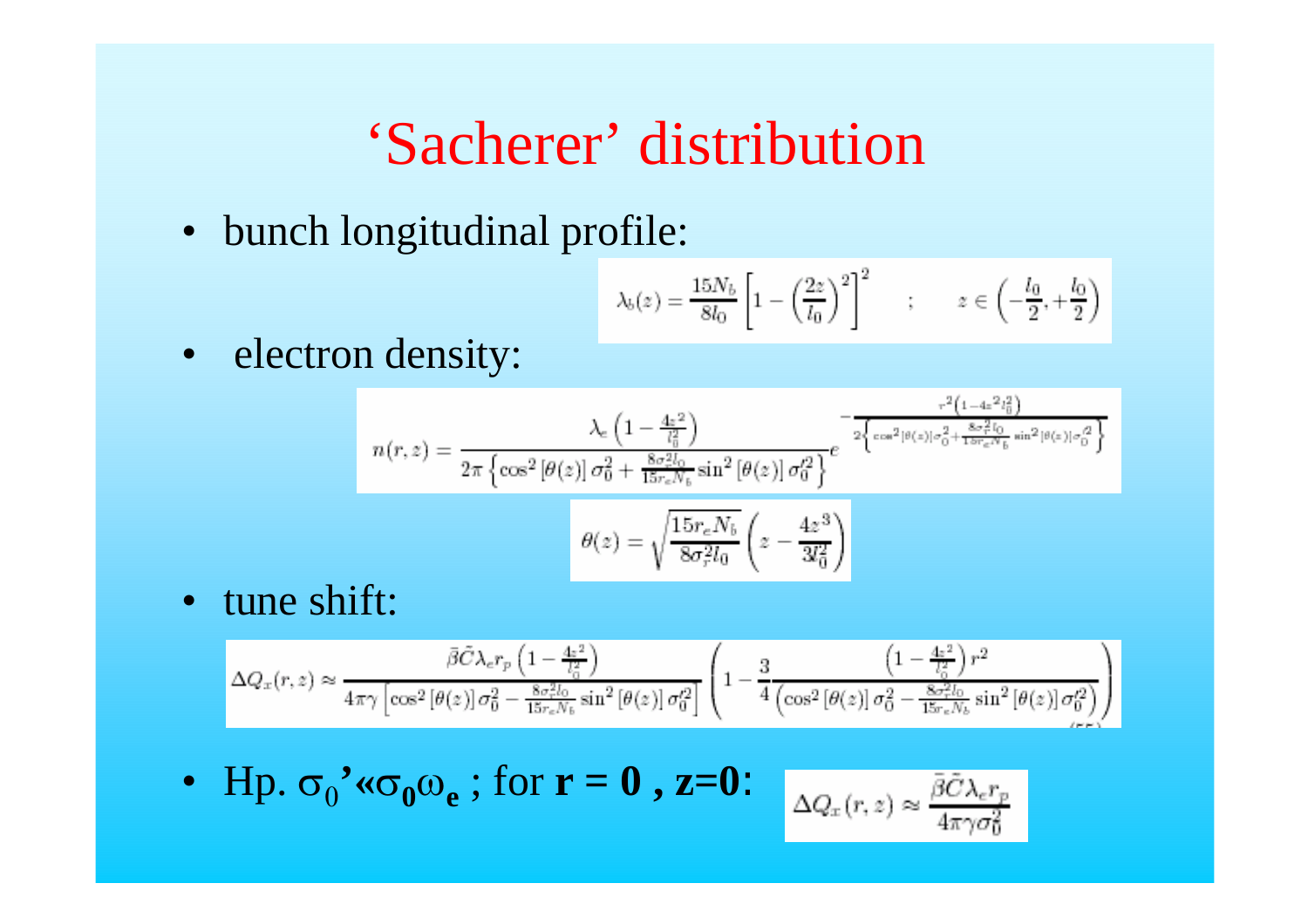## Simulations: Gaussian force + longitudinally uniform bunch



Electron density vs. time at the centre  $r=0$  for an electron size  $=$ sigma\_b ( Left) and 10\*sigma\_b (Right)